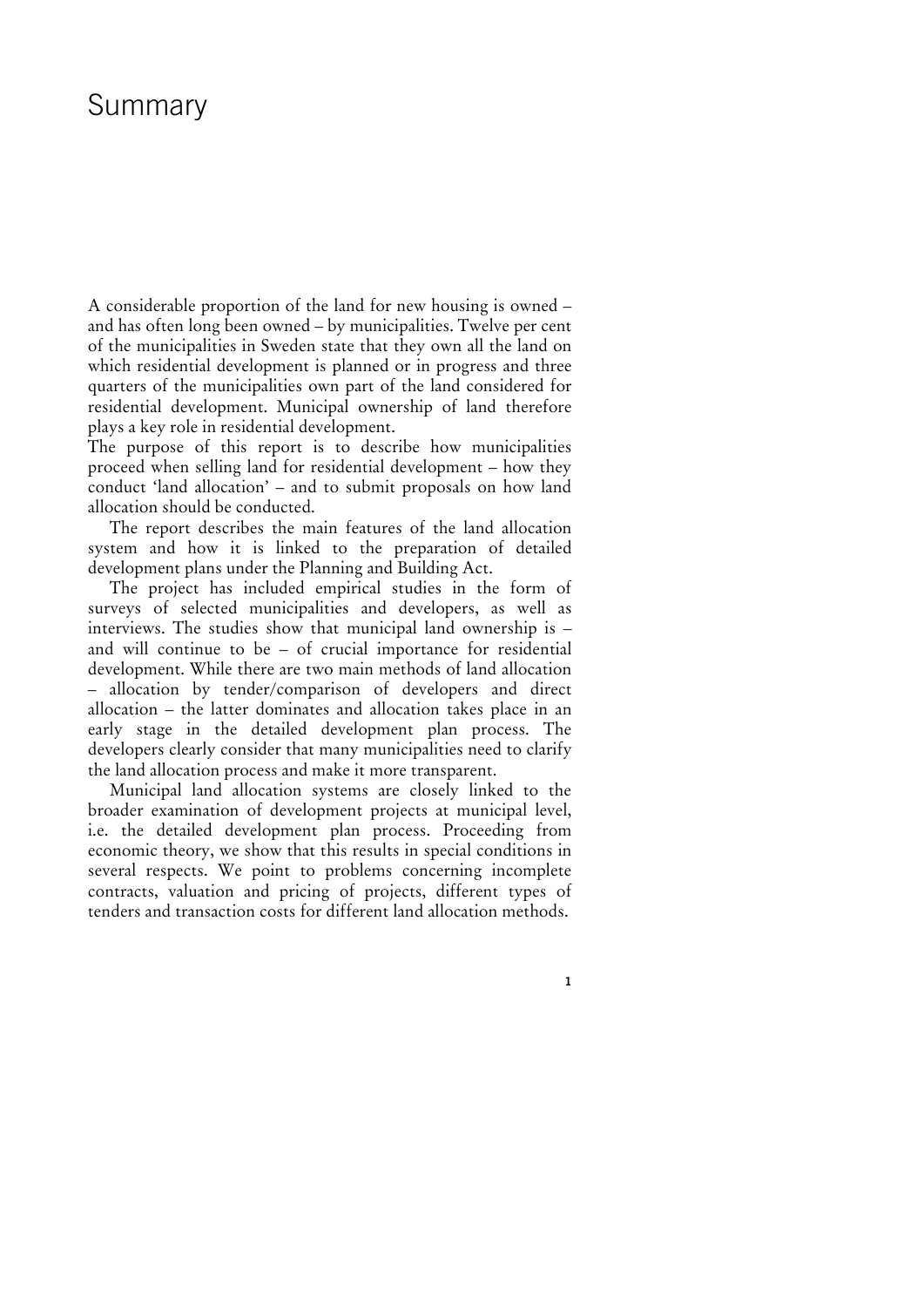We also emphasise that there is no single universal method of land allocation that should be used in all situations. Strong arguments exist for using a combination of direct allocation and allocation by tender/comparison of developers, based either on price as the sole criterion or on other parameters. Thus, in our opinion, municipalities should distinguish between guidelines for the general land allocation system and decisions in individual land allocation cases. The general system should then clarify:

- that land allocation will be managed according to different principles in different situations,
- which principle will apply in a given type of situation,
- how the municipality intends to meet the criteria established e.g. to favour competition, to enable new actors to enter the market and to ensure that smaller actors are able to obtain land allocations.

With regard to the transparency and predictability of the land allocation system, we stress the following points.

- Land allocation decisions in individual cases should be better and more clearly explained, in the context of the general principles.
- Stakeholder lists or similar should be made available to show clearly which developers have applied for and obtained land allocations.
- The municipality could increase predictability by publishing price lists for direct allocations of land in different locations and of different quality in advance. At the very least, the principles determining prices should be made clear. The report draws attention to a number of problems associated with land allocation pricing where further investigation and clarification is desirable.
- In certain municipalities, land is allocated through municipal companies, which generally offer poorer opportunities for access and transparency compared with municipal authorities. It is therefore questionable as a matter of principle whether the corporate form is appropriate for managing land allocation (unless public law regulations are also applied to the corporate form).

The key words are therefore clarity and predictability for developers. How should I proceed if I am interested in obtaining a